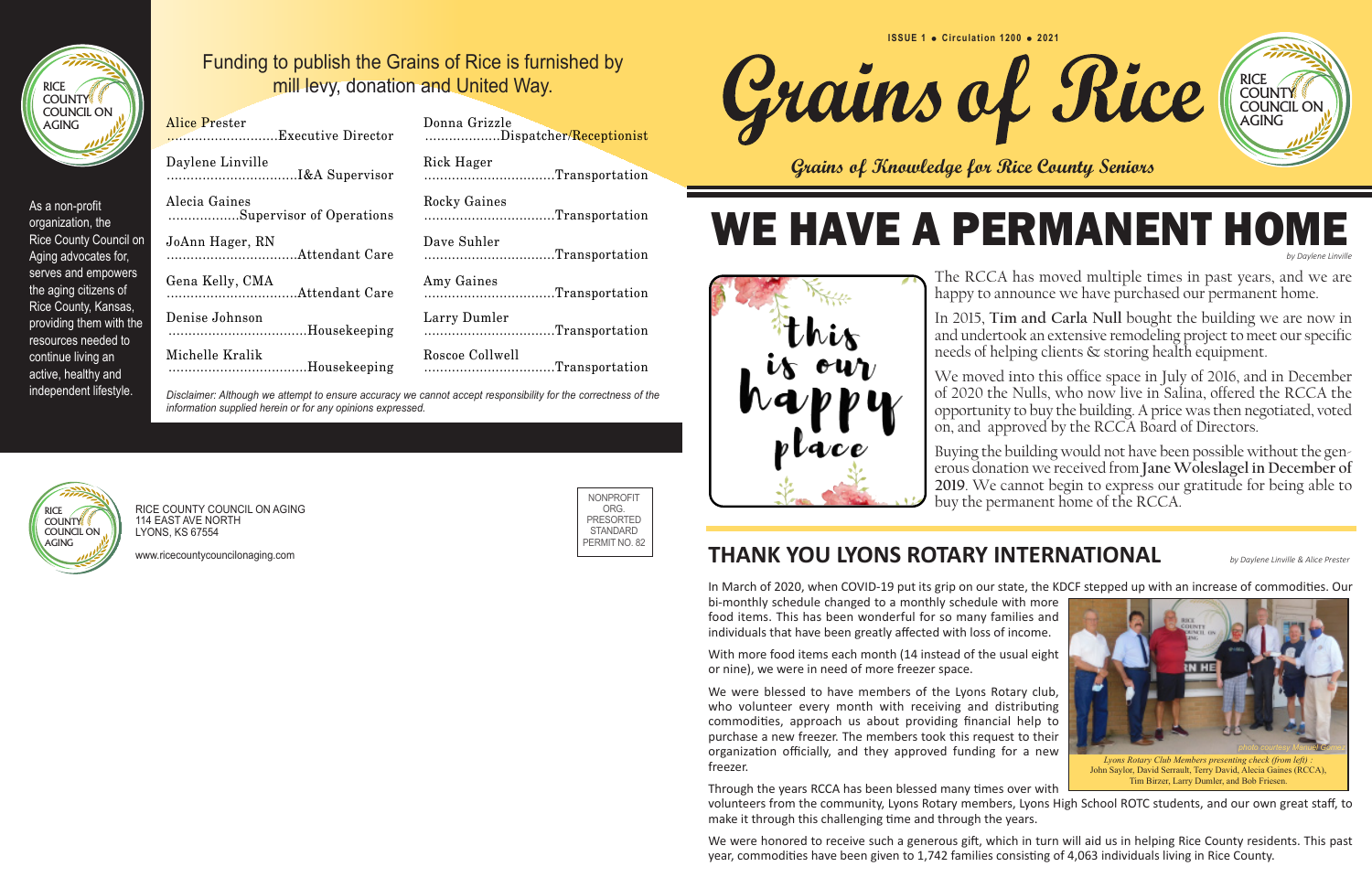Dan & Karen Shoemaker

Kevin Emmerich Larry & Debbie Dumler Les & Sue Alderman Linda & John Brunk Lyons FU Methodist Church Marc Eschenburg Margaret Hutchison Margie & Larry Kirkhart Mari Tucker

Mary Lou Button Ned & Dorothy Lowry Ralph Voss Rebecca Workman Rick & Linda Krueger Roberto Acosta Tim & Donetta Birzer Toni K. Rice Vicki & David Kaplan

- they measure hail?
- If it's zero degrees outside today and it's supposed to be twice as cold tomorrow, how cold is it going to be?
- On my computer are the two buttons representing the things I can never have: Control and Escape.
- Last night I lay in bed looking up at the stars in the sky, and I thought to myself, "Where is the ceiling?"
- His wife went to a self-help group for compulsive talkers. It's called On & On Anon.
- I intend to live forever. So far, so good.
- What did the DNA say to the other DNA? Do these genes make me look fat?
- A guy walks into a bar and says to the bartender, "Make you a bet. If I win, I get a free drink. Can you spell a word with ten letters that starts with GAS?" The bartender thinks about it, and says no. The guy says, "AUTOMOBILE!"
- A termite went into a bar and asked, "Is the bar tender here?"
- A pork chop goes into a bar and orders a drink. The bartender says, "Sorry, we don't serve food here."

Dianna Lange Douglas & Vicki Caywood Elizabeth Deutscher Estelle Reed Eugene & Kristi Stos Harold & Shirley Cheatum James and Marilyn Rodgers Jon & Daylene Linville Kathy Miller Memorials; Grace Brown , Jesus Miranda, & Doyle Dobbins

- A priest, a rabbi, a lawyer, a redneck, a blonde, and a dog walk into a bar. The bartender looks up and says,"Is this some kind of joke?"
- **There is one big advantage in turning** 70. You don't get a lot of calls from life insurance salesmen.
- My grandfather is hard of hearing. He needs to read lips. I don't mind him reading lips, but he uses a yellow highlighter.
- First old man: You want to go for a walk? o Second old man: Isn't it windy?
	- o First old man: No, it's Thursday.
	- o Second old man: Me too. Let's go get a beer.
- My grandmother started walking five miles a day when she was 60. She's ninety-seven today, and we don't know where the heck she is.
- The old man thought his wife was going deaf, se he came up behind her and said, "Can you hear me, sweetheart?" No reply. He came closer and said it again. No reply. He spoke right into her ear and said, "Can you hear me now, honey?" His wife said, "For the third time, yes."

It was also a very trying period due to  $\bullet$ the COVID-19 Pandemic, and the safety precautions followed to protect our clients. Due to reduced in-office contacts, more phone or  $\bullet$ email contacts were required per client to ensure each client was enrolled in the most economic plan.

2

## **COUNT ME IN!**

APPOINTMENTS ARE FIRST-COME, FIRST-SERVED. THIS PROJECT FUNDED BY THE KDOT TRANSPORTATION PROGRAM AND THE RCCA.

Please take a little time to fill out the coupon below. This helps us to use the funds we have wisely and to know whether Grains of Rice is serving the seniors of our community.



I want to support the Grains of Rice, enclosed is my donation.

In August of 2020, the **City of Lyons** asked RCCA to be the facilitator of **SPARK funds** totaling \$40,000. These funds were given to the **City of Lyons** (*each city in the county received funds*) by Rice County. These funds were to assist those in the **City of Lyons** affected by COVID-19.



I wish to receive the Grains of Rice as an email attachment. My email address is:

#### IN THESE DAYS OF INCREASED REQUESTS FOR SERVICE & DECREASED FUNDING, WE ARE MOST GRATEFUL FOR EACH ONE THAT DONATES.

Alice Rogers Anna Salinas Barbara & Thomas Sherman Beatrice Olsen Bob Barker Carol Woerlen Charles Miburn Debbie Stegman Debra Metzger Eleanor Young Elizabeth Prose Eva Miranda

George & Ann Fundenberger Gerald Nixon Glenna Bruno Grace Brown James Crosby Jan Lent Jeff & Lori Wisehart Jerry & Pam Minix Jim Wise Kenneth Gomez Lavada Smyth Linda Johannsen

Mark Stephens Marvin Blanton Mary Jane Hoffman Mike & Debbie Konen Mike McCormick R. MacGregor Wellman Randy Cobb Red & Liz Higgins Richard Hysell Robert & Bonnie Von Lehe Robert & Carolyn Behnke Robert & Rozanna Wedel

Robert Moore Robert Pitts Shelly Smith Sue Hemry & Danny Phillips Susan Hendricks Church Womens Thrift Shop Tom Kelly Vicki Folck Wanda Brewster Wayne & Leora Horner Wendell Powell



Would you like an email copy of the Grains of Rice? Call **620-257-5153** to sign up!

#### The Grains of Rice is also available on our website: www.ricecountycouncilonaging.com

#### 2020 MEDICARE OPEN ENROLLMENT REVIEW

by Daylene Linville, Senior Services Advisor

The Rice County Council on Aging's four Medicare counselors were kept busy during the 2020 Medicare Open Enrollment period helping Rice County residents with their prescription drug plans for 2021.

Through it all, the RCCA Medicare counselors were able to assist 298 clients during the seven week enrollment period. RCCA clients will save a combined total of \$134,388 on their Part D drug plans for 2021.

*The number of clients with savings was significantly decreased from the 2019 Open Enrollment period. This was due to more than half (57%) of our clients continuing with their current plan for 2021. Most RCCA clients who switched their 2020 drug plans found that plan to be their best choice for 2021.*

#### **Rice County's only Public Transportation**

### **QUIVIRA TRANSIT**

#### 620.257.5153



**MONDAYFRIDAY 8:005:00 6202575153** 

*Earlier this year, my plan was to review some of the ways the RCCA helps our clients live independently in our communities. However…looking back on 2020, it seems we all would be better served with some plain ol' laughter. Hope you like it (and many thanks to Garrison Keillor).* 

#### **Here goes:**

**ROCKY GAINES** 

Adelina Miranda Carey Griffin-Wingett

# **RCCA BOARD PRES.**

The **City of Lyons**, aware of *RCCA's Utility Assistance Program* (**funded by donations only**), knew we had an established application process in place. We happily took the task and were able to assist 46 families with rent and utilities. These funds were spent between September 1, 2020, and December 31, 2020, totaling \$41,007.70.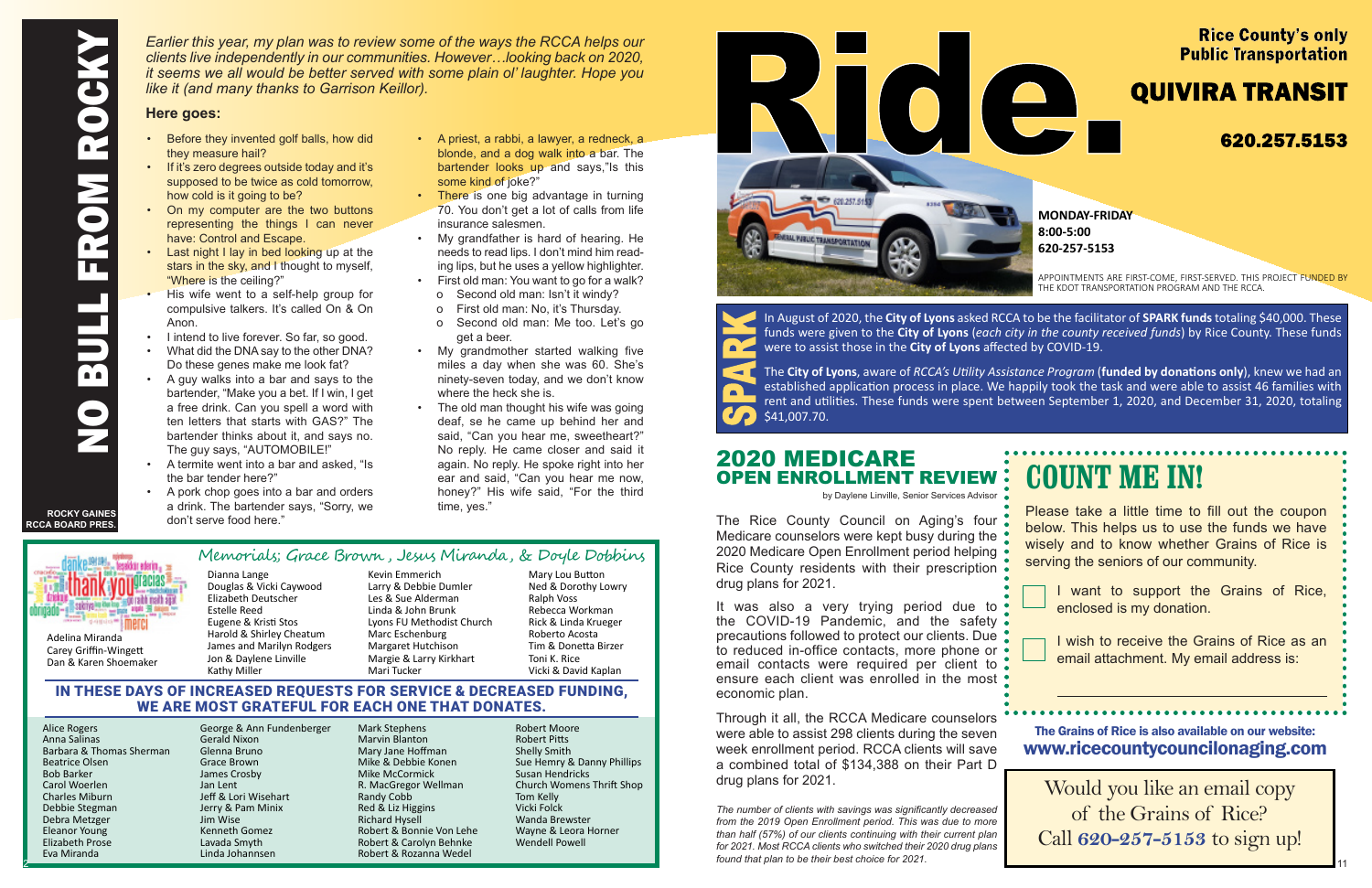When you live with chronic obstructive pulmonary disease (COPD), shortness of breath is often a daily reality. A flight of stairs or a walk to your car can become a huge obstacle when you can't get enough oxygen into your lungs and exhale enough carbon dioxide.

#### What is pulmonary rehab?

Pulmonary rehabilitation will teach a combination of endurance and strength-training exercises that improve oxygen efficiency while strengthening skeletal muscles & the heart. Breathing techniques are another important part of this program. Practicing pursed-lip and diaphragmatic breathing helps to increase the amount of oxygen you can take in with each breath.

If you've been hospitalized for COPD, ask your doctor whether you can take part in a pulmonary rehabilitation

Excess weight and malnutrition can both be issues if you have COPD. During rehabilitation, you learn how to maximize the amount of nutrition in your meals & get advice on trimming down if you need to lose weight.

Pulmonary rehabilitation is generally considered safe for



Pulmonary rehabilitation also teaches other disease-management strategies, including tips on taking your medications, advice about vaccinations, and guidance on using supplemental oxygen to help you breathe. If you still smoke, the program staff will recommend a smoking cessation program such as nicotine replacement, medication, or therapy to help you quit.

#### Getting started

program. The ideal time to start is within three weeks after you're discharged from the hospital and your condition is stable enough to reap the benefits of

exercise therapy. Pulmonary rehabilitation is offered in hospitals, outpatient facilities, or at home. Research

# COVID-19 VACCINE SCAMS MEDICARE.GOV

hasn't identified which setting provides the best results, but many of the studies involved outpatient programs. You generally attend the program two to three times a week for eight weeks or more. Medicare should cover the cost of 36 sessions-or up to 72 sessions if your doctor deems them necessary.

# LIEAP **LOW INCOME ENERGY ASSISTANCE PROGRAM**

most people with COPD. However, it may not be a good idea under certain circumstances, such as if you have uncontrolled heart disease.

Before you start rehab, a doctor or nurse tests your breathing and ability to exercise. Then the rehabilitation staff will custom design a program for you. After your program finishes, you can continue doing your exercises at home, or visit the rehabilitation center periodically for follow-ups.

Medicare Part B (Medical Insurance) covers FDAapproved COVID-19 vaccines.

#### **Your costs in Original Medicare**

You pay nothing for this vaccine.

#### **What it is**

A COVID-19 vaccine helps reduce the risk of illness from COVID-19 by working with the body's natural defenses to safely develop protection (immunity) to the virus.

#### **Things to know**

Medicare also covers COVID-19 tests, COVID-19 antibody tests, and COVID-19 monoclonal antibody treatments.

**Be alert for scammers.** Medicare covers the vaccine at no cost to you, so **if anyone asks you to share your Medicare Number or pay for access to the vaccine, you can bet it's a scam**.

#### **Here's what to know:**

- · You can't pay to put your name on a list to get the vaccine.
- · You can't pay to get early access to a vaccine.
- · Don't share your personal or financial information if someone calls, texts, or emails you promising access to the vaccine for a fee.
- 

https://www.healthandwellnessalerts.berkeley.edu/topics/lung-disorders/the-benefits-of-pulmonary-rehabilitation-for-copd/

10 3

#### **LIEAP REGISTRATION 2021 · NOW - MARCH 31**

The Low Income Energy Assistance Program (LIEAP) is a federally funded program that helps eligible households pay a portion of their home energy costs by providing a one-time per year benefit.

#### **In order to qualify, applicants must meet the following requirements:**

- 1) An adult living at the address must be personally responsible for paying the heating costs incurred at the current residence, payable either to the landlord or the fuel vendor.
- 2) Applicants must demonstrate a recent history of payments toward purchase of the primary heating energy.

#### **Things to bring to your appointment:**

- 1) Information on all persons living in the home, including social security numbers and birth dates.
- 2) Documentation of ALL income.
- 3) Copies of the last THREE (3) months utility bills for each vendor.

## **INCOME GUIDELINES**

| <b>Household Size</b>                          | $\mathbf 1$   | <b>Maximum Gross Income</b> | \$1,383 |  |  |  |
|------------------------------------------------|---------------|-----------------------------|---------|--|--|--|
| <b>Household Size</b>                          | $\mathcal{P}$ | <b>Maximum Gross Income</b> | \$1,868 |  |  |  |
| <b>Household Size</b>                          | 3             | <b>Maximum Gross Income</b> | \$2,353 |  |  |  |
| <b>Household Size</b>                          | Δ             | <b>Maximum Gross Income</b> | \$2,839 |  |  |  |
| For each additional family member add \$486.00 |               |                             |         |  |  |  |

# **HOMESTEAD REFUND/SAFE SENIOR**

#### **Property Tax Refunds**

**The Homestead/Safe Senior Refund** is a rebate program for the property taxes paid by homeowners.

The refund is based on a portion of the property tax paid on a Kansas resident's home. The maximum refund is \$700 for the Homestead or possibly more for the Safe Senior.

To qualify you must be a Kansas resident, living in Kansas the entire year. Your total household income must be \$36,300 or less for the Homestead or \$20,300 or less for the Safe Senior Tax Refund.

#### **In order to qualify, applicants must meet the following requirements:**

- 1) You were born before Jan. 1, 1965; *OR*
- 2) You must have been totally and permanently disabled or blind during the entire year, regardless of your age; *OR*
- 3) You must have had a dependent child living with you all of last year who was born on or before Jan. 1, 2020, and was under the age of 18 the entire year.

#### **Things to bring to your appointment:**

- 1) Documentation of **ALL** income.
- 2) Documentation of **ALL** persons living in the home, including social security numbers and birth dates.
- 3) Copy of your last property tax statement.



# THE BENEFITS OF PULMOI **REHABILITATION FOR COI**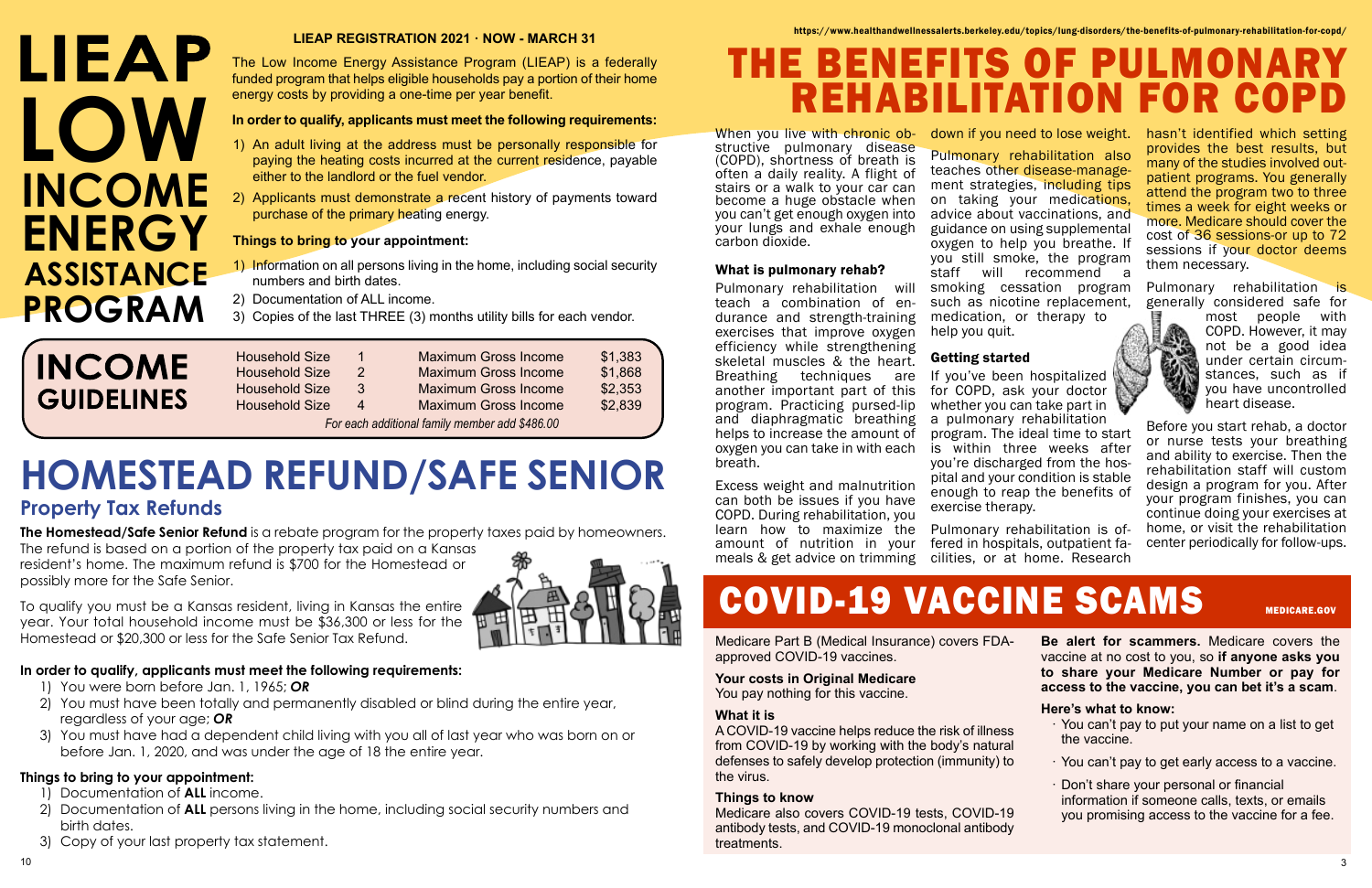# Housekeeping & Attendant Care Services

Let us help you, with the things we all hate to do!

## Are you 60 or older?

**PU** pproximately 70 million Americans will see a 1.3 percent increase in their Social Security benefits & Supplemental Security Income (SSI) payments in 2021. Federal benefit rates increase when the cost-of-living rises, as measured by the Department of Labor's Consumer Price Index (CPI-W).

COLA notices were mailed throughout December 2020 to retirement, survivors, and disability beneficiaries, SSI recipients,  $\frac{4}{9}$ 

The CPI-W rises when inflation increases, leading to a higher cost-of-living. This change means prices for goods and services, on average, are a little more expensive, so the cost-ofliving adjustment (COLA) helps to offset these costs.

and representative payees. But, if you want to know your new benefit amount sooner, you can securely obtain the Social Security COLA notice online using the Message Center in your *my Social Security* account.

If you prefer to access your COLA notice online instead of receiving the mailed notice, you can log in to your personal *my Social Security* account to opt out of a mailed COLA notice and any other notices available online by updating your Preferences in the Message Center.

January 2021 marks other changes that will happen based on the increase in the national average wage index. For example, the maximum amount of earnings subject to Social SecuA discussion during lunch break, lead to an idea for this *ticle. When you start receiving Social Security retirement clears benefits is a personal decision. If you choose to retire a* begin receiving benefits when you reach your full retirement age, you'll receive your full benefit amount. Social Secur will reduce your benefit amount if you retire and start be *efits before reaching full retirement age. To make an informed choice, consider the following factors as you the about starting your Social Security benefits.* 

rity payroll tax in 2021 will be higher. The retirement earnings tax exempt amount will also change in 2021.

What age should you start to receive benefits? - The a you begin collecting your retirement benefits affects how much you will receive. There are three important things know about age when thinking about when to start your benefits.

Be the first to know! Sign up for or log in to your personal *my Social Security* account today. Choose email or text under "Message Center Preferences" to receive courtesy notifications.

**Full Retirement Age - Full retirement age is the age whenever** you will be able to collect your full retirement bene amount. The full retirement age is 66 if you were born from 1943 to 1954. The full retirement age increases gradual if you were born from 1955 to 1960, until it reaches 67. anyone born 1960 or later, full retirement benefits payable at age 67. You can find your full retirement age birth year in the \*full retirement age chart.

Our Attendant Care Provider can assist with:

- · Medication Management
- · Bathing
- · Local Pharmacy Pick-ups

Early Retirement Age - You can get Social Security ret ment benefits as early as age 62. However, your benefit reduced if you start receiving benefits before your retirement age. Understand how claiming retirement benefits early will affect your benefit amount.

Delayed Retirement Age - When you delay collecting be efits beyond your full retirement age, the amount of  $\psi$ retirement benefit will continue to increase up until age There is no incentive to delay claiming after age 70.

Our Attendant Care provider will assist you in daily living tasks. She will help you with bathing, dressing, and other areas of self-care, as well as pharmacy pick-ups and medication preparation. She will give you the supervision and/or help with any area you may need under the direction of a licensed health care professional.

> What else affects your retirement benefits? - Everyone retirement is unique. Beyond deciding when to begin rece ing retirement benefits, other factors that can affect your benefits include whether you continue to work, what ty of job you had, and if you have a pension from certain jobs.

Continuing To Work - You can choose to keep working beyond your full retirement age. If you do, you can increase your future Social Security benefits. Each extra year you work adds another year of earnings to your Social Security record. Higher lifetime earnings can mean higher benefits when you choose to receive benefits.



# Deciding When to<br>tart Retirement Benefits

fullretirement age chart located on the social security website

| $ar -$<br>ent<br>and<br>ent<br>ırity<br>en-<br>in-<br>ıink                                | <b>Specific Types of Earnings - While Social Security earnings</b><br>are calculated the same way for most American workers,<br>there are some types of earnings that have additional rules.<br>Earning types with special rules include: Farm Work, Federal<br>Governmental Employment, Household Employment, Mili-<br>tary Service, Nonprofit or Religious Organizations, Railroad<br>Earnings, Self-Employment, State and Local Government<br>Employment Wages and Work Outside the United States. |
|-------------------------------------------------------------------------------------------|-------------------------------------------------------------------------------------------------------------------------------------------------------------------------------------------------------------------------------------------------------------------------------------------------------------------------------------------------------------------------------------------------------------------------------------------------------------------------------------------------------|
|                                                                                           |                                                                                                                                                                                                                                                                                                                                                                                                                                                                                                       |
| age<br><b>OW</b><br>s to<br>our<br>nen<br>efit<br><b>om</b><br>ally<br>For<br>are<br>e by | Can I collect spousal benefits and wait until I am 70 to<br>collect my own Social Security? - You can only collect<br>spousal benefits and wait until 70 to claim your retirement<br>benefit if all of the following are true:                                                                                                                                                                                                                                                                        |
|                                                                                           | You were born before Jan. 2, 1954.<br>You have reached your full retirement age.<br>k,<br>Your spouse is collecting his or her own Social Security<br>retirement benefit.                                                                                                                                                                                                                                                                                                                             |
|                                                                                           | This makes you eligible to file a "restricted application,"<br>which allows you to collect a spousal benefit while delaying<br>benefits on your own earnings record. To do so, you should<br>state in the remarks section of the application form that you<br>wish to exclude your retirement benefit from the scope of<br>your Social Security claim.                                                                                                                                                |
| tire-<br>it is<br>full<br>ent<br>en-<br>our                                               | Under a law Congress passed in 2015, people born after<br>Jan. 1, 1954, cannot file a restricted application, regardless<br>of how old they are when they file for benefits. They are cov-<br>ered by what Social Security calls "deemed filing." When<br>they claim retirement benefits, they are also deemed to be<br>claiming any spousal benefits they are entitled to, except<br>under narrow circumstances.                                                                                     |
| 70.<br>e's                                                                                | If you are divorced - If you are divorced and your marriage<br>lasted 10 years, you may be able to get benefits on your for-<br>mer spouse's record.                                                                                                                                                                                                                                                                                                                                                  |
| eiv⊦<br>our<br>ype<br>۱hc.                                                                | If your spouse or ex-spouse is deceased - People also ask,<br>can I collect my ex-spouse's Social Security when they die?<br>If your ex-spouse has died, you may collect Social Security                                                                                                                                                                                                                                                                                                              |

Survivors benefits, which follow different rules than those for a living ex-spouse. You can apply for benefits as early as age 60. And if you remarry after you reach age 60 (or age 50 if you are disabled), you will still be eligible for survivor's benefits.

Our Housekeepers can assist with:

- **General House Cleaning**
- **Laundry**
- **Meal Prep**
- **Local Errands**

Our Housekeeping Services can help you with the household tasks that we all hate to do. No one likes to dust, vacuum, or do laundry. Also, why does a vacuum cause so much pain? Not to mention how dangerous cleaning a bathtub actually is. The RCCA can assist you with all of those mundane and unsafe jobs.

**If you would like to to talk about our services, call Alecia at 620.257.5153 or email: aleciagrcca@gmail.com**

| Average Monthly Benefits in 2021<br>(+ difference from 2020) |                             |  |  |  |  |  |  |  |
|--------------------------------------------------------------|-----------------------------|--|--|--|--|--|--|--|
| Retired worker:                                              | $$1,543 (+\$20)$            |  |  |  |  |  |  |  |
| Retired couple:                                              | $\overline{$2,596 (+\$33)}$ |  |  |  |  |  |  |  |
| Widow or widower:                                            | $$1,453 (+ $19)$            |  |  |  |  |  |  |  |
| Widow with two kids:                                         | $\overline{$3,001}$ (+\$39) |  |  |  |  |  |  |  |
| Disabled worker:                                             | $\overline{$1,277}$ (+\$16) |  |  |  |  |  |  |  |
| Disabled worker w/spouse/kids:                               |                             |  |  |  |  |  |  |  |
|                                                              | $$2,224$ (+\$29)            |  |  |  |  |  |  |  |
| SSI for individual:                                          | $$794 (+ $11)$              |  |  |  |  |  |  |  |
| SSI for couple:                                              | $$1,191 (+ $16)$            |  |  |  |  |  |  |  |



# SOCIAL SECURITY BENEFITS INCREASE

blog.ssa.gov/social-security-benefits-increase-in2021/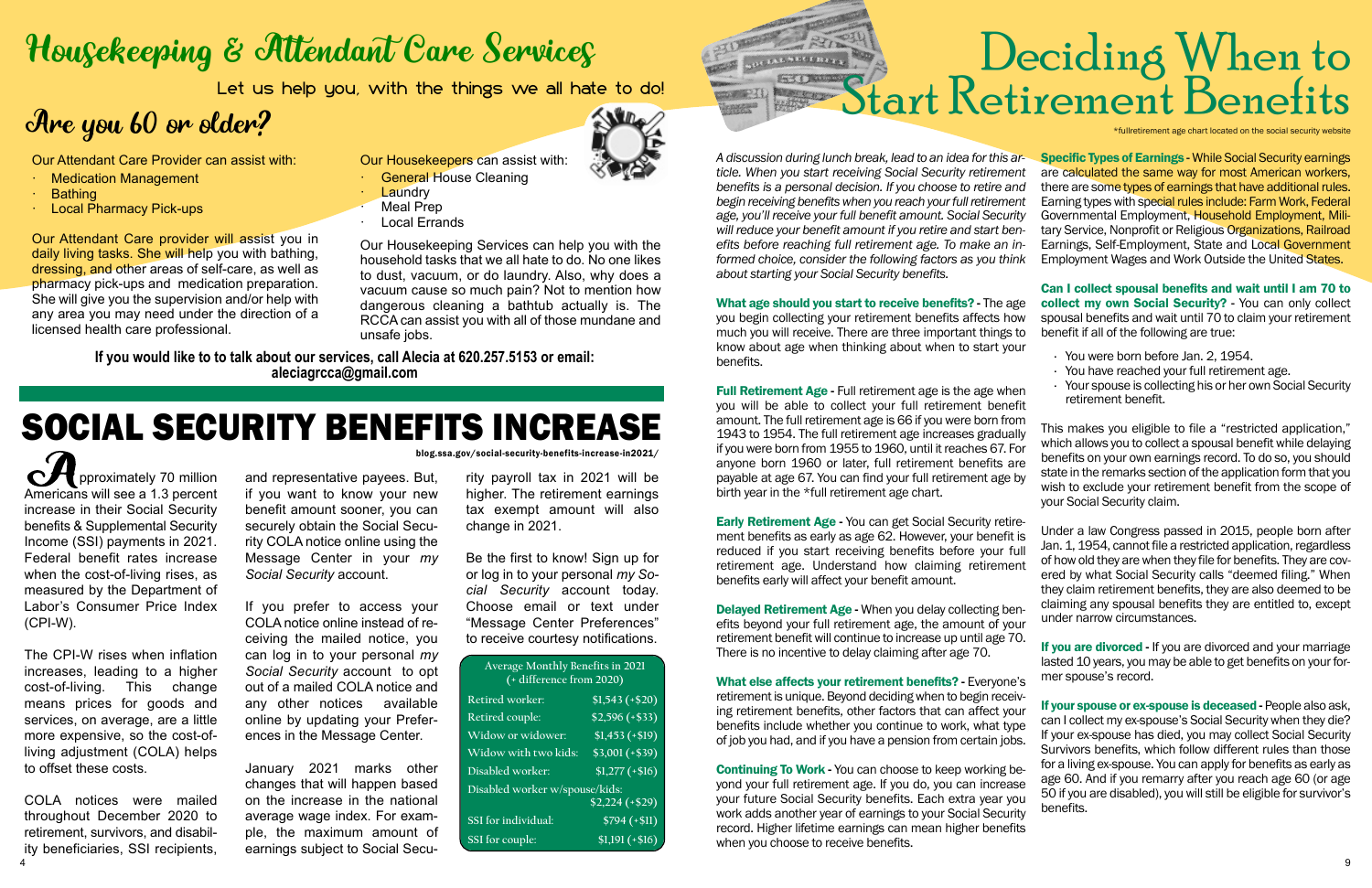T V U H S Y K P C B E V J L H Q A ORFIEVR PDETALOSIR O A Y J L C Z Q H E EQGXNEQJHNCDETXTVIQIHVON SNZXJEMVB Q G N D B R L P C L Z N N O P N R O Z U C I O T W Y D L W S INGYNBY AUT E Y O Q C O R L E ERYDCUWR PSAZQDMINY O I W R X P L Y K D PLVWCHKFQR P G X R K T V R X O T P R S Q L I C D I Y D I A U V M C O T XLRIZAEG F V S M Z F U Z G Z K U E V H J U Z H D L H L G X K Z W YOL OR FAHRW KEIITIN WAI VOVGFTFLYA O T R V P W V E P A

# Winter is Here!

| G                | F           | Ν                | V                     | G           | W                | Ρ            | B                | V           | $\rm S$     | R           | U           | B           | $\mathbb M$ |
|------------------|-------------|------------------|-----------------------|-------------|------------------|--------------|------------------|-------------|-------------|-------------|-------------|-------------|-------------|
| $\rm N$          | $\mathbb N$ | Q                | $\,$ $\,$             | Ι           | А                | I            | $\mathsf C$      | $\rm S$     | Υ           | Τ           | F           | А           | $\mathbb R$ |
| I                | $\mathbf S$ | I                | $\mathbb N$           | $\mathbf P$ | Τ                | Η            | E                | E           | $\mathbb N$ | Ε           | Τ           | Τ           | I           |
| $\mathbb D$      | B           | D                | $\mathbf S$           | I           | $\, {\mathbb P}$ | L            | B                | K           | Ζ           | I           | $\mathbb C$ | V           | E           |
| $\mathbb N$      | Υ           | Υ                | $\mathbb N$           | $\rm S$     | Τ                | Υ            | М                | V           | $\mathbb W$ | Τ           | $\rm S$     | Q           | K           |
| Ε                | Q           | G                | Χ                     | $\mathbb N$ | Ε                | Q            | J                | Η           | $\rm N$     | $\mathsf C$ | D           | Ε           | Τ           |
| $\rm N$          | Ε           | $\mathsf C$      | E                     | Q           | Η                | $\mathbb R$  | Τ                | $\mathsf C$ | Υ           | F           | $\rm N$     | W           | М           |
| U                | $\mathbf S$ | L                | E                     | Q           | Υ                | $\mathbb D$  | Ρ                | U           | $\mathbb D$ | I           | Q           | B           | U           |
| J                | Ε           | J                | Q                     | Υ           | $\, {\mathbb P}$ | V            | G                | E           | L           | L           | I           | G           | L           |
| $\mathbb R$      | $\rm S$     | Υ                | I                     | $\mathbb N$ | $\bigcirc$       | Ŵ            | G                | А           | $\mathbb D$ | Ε           | Υ           | B           | Ρ           |
| Η                | А           | R                | $\mathbf S$           | Η           | Τ                | I            | $\, {\mathbb P}$ | $\rm S$     | Η           | I           | V           | Е           | R           |
| $\rm S$          | U           | Κ                | Τ                     | V           | Η                | $\bigcirc$   | L                | О           | Ζ           | N           | V           | Υ           | J           |
| L                | T           | R                | K                     | Q           | E                | $\mathbb D$  | Χ                | Υ           | V           | $\mathbb N$ | $\rm S$     | W           | I           |
| D                | $\rm K$     | Η                | Q                     | D           | R                | $\mathbb R$  | W                | $\mathsf C$ | $\rm N$     | Τ           | Υ           | Q           | B           |
| Χ                | $\rm S$     | Χ                | W                     | Ζ           | М                | L            | Χ                | I           | А           | L           | Ζ           | R           | U           |
| B                | L           | B                | $\mathbf S$           | Ν           | I                | Ι            | Χ                | L           | Ζ           | L           | $\circ$     | М           | E           |
| L                | О           | Q                | $\boldsymbol{\nabla}$ | Τ           | $\mathsf C$      | R            | L                | F           | J           | Q           | Χ           | J           | U           |
| G                | $\mathsf C$ | А                | Ε                     | Ρ           | Κ                | Ι            | Q                | U           | W           | R           | J           | B           | А           |
| $\bigcirc$       | $\mathbb N$ | W                | $\mathbb M$           | I           | N                | $\mathbb N$  | E                | Ζ           | Χ           | Ζ           | J           | $\rm S$     | Ζ           |
| L                | I           | $\mathsf C$      | $\, {\bf B}$          | E           | Α                | Κ            | N                | V           | R           | U           | V           | Ζ           | K           |
| D                | Ζ           | $\mathcal{C}$    | J                     | $\bigcirc$  | Χ                | $\, {\bf B}$ | N                | $\mathbb D$ | L           | F           | E           | B           | Α           |
| $\, {\mathbb P}$ | Κ           | G                | $\, {\mathbb P}$      | Α           | М                | L            | $\mathbb D$      | G           | J           | G           | $\rm N$     | Υ           | E           |
| $\bigcirc$       | Χ           | L                | K                     | Η           | Ζ                | Q            | W                | $\rm{Z}$    | $\rm S$     | Η           | $\bigcirc$  | $\mathsf C$ | L           |
| $\mathsf C$      | $\rm{Z}$    | D                | Χ                     | T           | Ζ                | G            | $\mathbb M$      | U           | Υ           | $\mathbb N$ | J           | $\mathbb D$ | B           |
| $\, {\mathbb P}$ | Η           | $\, {\mathbb P}$ | $\mathbb T$           | L           | R                | W            | Χ                | $\mathbb N$ | D           | Τ           | L           | J           | L           |
| $\, {\mathbb P}$ | T           | Η                | V                     | I           | D                | $\bigcirc$   | $\, {\bf B}$     | U           | $\mathbb M$ | $\mathbb R$ | $\mathbb M$ | L           | W           |
| $\, {\mathbb P}$ | W           | Υ                | G                     | D           | U                | U            | Ε                | М           | W           | W           | К           | N           | R           |

If you have ever flown in an airplane, you know that the Koerperich says her kids and her sister's kids are enjoysafety demonstration prior to take-off includes directives to secure your own emergency oxygen mask before helping others. In the event of a mid-flight crisis when the out to your local nursing home to write to residents. cabin loses oxygen, you can go from a normally rational person to becoming disoriented and unable to react Get physical activity & spend time outside. even when your very life depends on it. You will not be able to help others if you cannot first breathe yourself.

If you feel that stresses are overwhelming you and you need help putting yourself back together so that you can move forward in a healthy way, reach out to Veridian Behavioral Health by calling 785-452-6113.

We are all experiencing this pandemic crisis together, but the ways in which it has intensified otherwise normal stressors and is impacting our lives vary. Tending to your emotional needs can refresh your outlook and restore your energy.

#### Establish a routine.

The key here is constructing your own daily normal through regularity. Wake up and go to bed at regular times and make your bed every morning. Eat regular



meals and practice good hygiene—brushing your teeth, changing into new clothes, etc.—even if you're working from home.

Studies have shown that exerting energy through physical activity can improve mood and lower stress levels. The same is true for spending time in nature settings.

Angela Koerperich, APRN, of Veridian Behavioral Health, says that depression and anxiety can cause a person to get too little or too much sleep, both of which can interfere with routine. Implementing daily structures can help to ward off emotions that can pull you down.

#### Find balance & take care of yourself.

#### Educate yourself using reliable resources.

Stay informed, but ensure that the information you are consuming is factual and generated by reputable resources. Social media can be a great way to connect and socialize, but it can also circulate inaccurate information. "Set healthy boundaries," says Koerperich. "Sometimes you have to step back and take a break from social media."

#### By Meghan Klaassen Mindful tips for self-care during the COVID-19 pandemic

#### Stay connected with friends & loved ones.

ARCTIC BARREN BITING BLEAK **BLUSTERY CHILLING CRYSTALLINE** DEPRESSING DRAFTY FLUFFY **FROSTBITTEN GLISTENING GUSTY** HARSH GYPOTHERMIC **ISOLATED OPALINE** POLAR **RELENTLESS** SHIVERING **SLIPPERY SNOWBOUND** UNENDING **WINDY WINTERY** 

Make that phone call. Socializing may look a little different today, but don't let it stop you from reaching out to loved ones through phone calls and video chat or even by sending a letter in the mail. Connecting with others is not only good for you, but it can be uplifting to the recipient as well. You or your kids can have some fun with it, too, by starting a pen pal connection.

ing sending mail to each other during the pandemic. If you need help finding a pen pal, she suggests reaching

"We're so fortunate here in Kansas because we have access to the outdoors and we can be more spread out," says Koerperich. "I know people who would take their kids out to a friend or relative's farmland just to run around."

"This is my biggest message," says Koerperich. "I think people feel guilty if they are not being productive with their



time, but they should not. It's OK to set aside time for yourself, because it is important to take care of yourself. Make time to do activities you enjoy."

Learn how to exercise safely and responsibly during the pandemic at myhealth.srhc.com/covidselfcare.

Solution on pg. 8